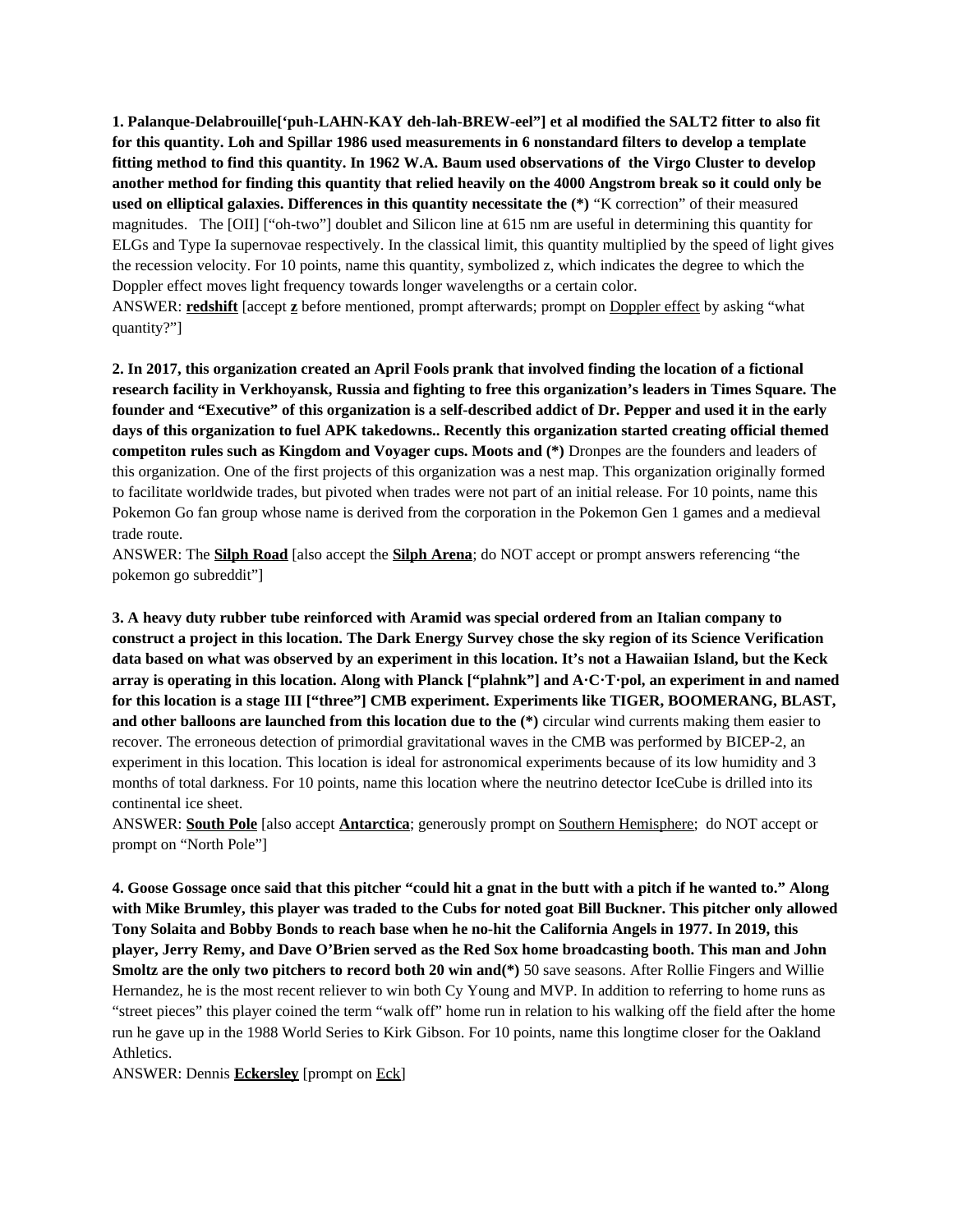**5. This man was the first to establish the use of spider silk as cross hairs in telescope eyepieces, and he later created the first diffraction grating using 50 hairs spaced over a half inch. The first orrery constructed in the US was built by this man, which led to his honorary degree at Princeton. This man constructed most of the instrument for an observation during which he fainted due to excitement, the 1769 transit of Venus. Andrew Ellicot and this man completed the survey work of Mason and Dixon.This non-Franklin scientist served as the first director of the(\*)** US Mint. Thankfully, no quizbowl events have been held in the Penn Physics laboratory building named for this scientist. This scientist lends his name to a neighborhood inside of Center city. For 10 points, name this early american scientist who names the ritzy home of Barclay Prime, his namesake "square" in Philadelphia.

ANSWER: David **Rittenhouse** [accept **DRL** for the Penn Physics building which is literally hell]

**6. Some unresolved plotlines in the series featuring this character were resolved in a movie subtitled "the Jungle Movie." He isn't related to quizbowl, but this character freed Lorenzo from the rigidity of viola lessons, meetings, and studying flashcards by pushing him into a mud pit at the dump. This character gets diagnosed with "Dangerous Lumber" by a baseball playing idol of his who had recently opened an "All-Natural Casings Dog Pound," Mickey Kaline. The song, "You'd Better Not Touch My Gal" is performed by this characters favorite singer, (\*)** Dino Spumoni. In a Christmas special, this character reunites a housemate of his with his daughter who was separated from him on a helicopter out of South Vietnam. This character is taught by Mr. Simmons at P.S. 118 and lives at the Sunset Arms boarding house with his grandparents. Helga Pataki maintains a shrine to this character whose best friend is Gerald Johanssen. For 10 points, name this titular Nickelodeon character with a football shaped head.

ANSWER: **Arnold** Phillip Shortman[accept Hey **Arnold**!]

7. **An empirically motivated step function correlated this property for galaxies with the luminosity of their hosted supernovae. I·C 1101 has the largest known value of this quantity for galaxies. It's not age, but dwarfspheroidals with higher metallicity have higher values of this quantity. Kroupa measured a flattening of the power law describing the distribution of this quantity which was first measured to have a constant index of - 2.3 by(\*)** Salpeter. The velocity dispersion around a galactic center is proportional to this quantity for that galaxy's central object.This quantity is in the numerator of a ratio observed by Fritz Zwicky to be surprisingly over 500 for several nearby galaxy clusters, leading him to propose the existence of dark matter. For 10 points, name this quantity which is about 2 times 10 to the 30th grams for the Sun.

ANSWER: **m**ass [accept answers like Solar **m**ass or similar]

8. **A villain in this game sings "Set in my sights,/ get you tonight./Love in the crossfire./ Ready, aim, fire!" That villain's name is Praline ala Mode. This game allows you to recruit villagers via streetpass to repair the village of Norende ["nor-en-DAY"], which was replaced in a sequel by a village on the Moon. After a critical betrayal in this game, the subtitle flashes to reveal that the phrase "Airy Lies" was hidden all along. The two words that make up this game's name are also its two (\*)** battle mechanics, which allow you to bank turns while defending or "courageously" take extra turns to perform consecutive actions at the cost of future turns. This game shows Edea ["eh-DEE-uh"], Ringabel ['ring-a-bell'], Tiz, and Agnes ['AH-nyess'] trying to calm the four crystals of Luxendarc ['LUCKS-en-dark']. For 10 points, name this game which draws from but is not a member of the Dragon Quest and Final Fantasy series, other products of its creator Square Enix.

ANSWER: **Bravely Default** [prompt on **Bravely Second** by asking for the series name]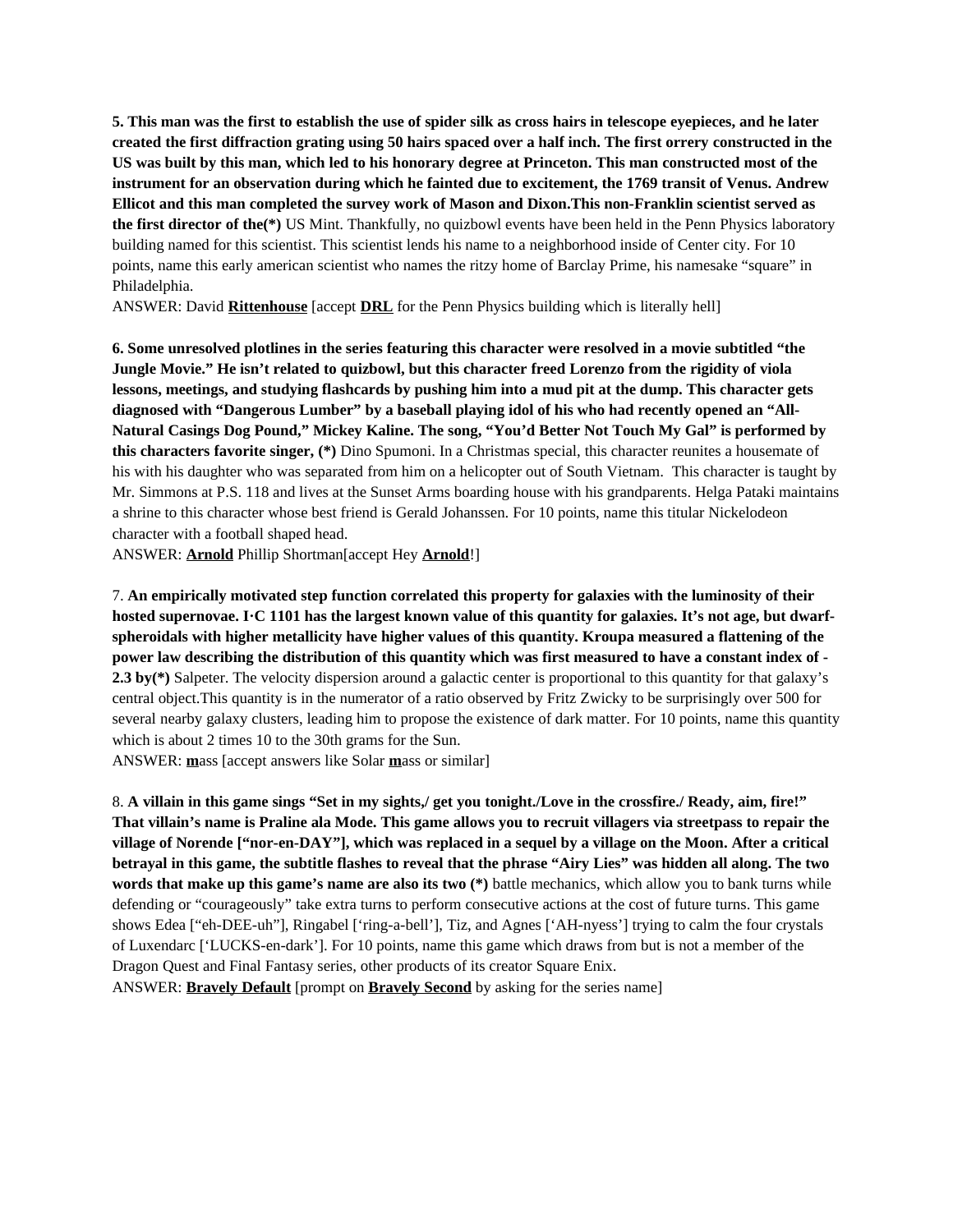9. **This entity developed a new binary data storage type composed of collections of T·Files and T·Trees known as ROOT. Fred James and Matts Roos developed a package containing MIGRAD ['MEE-grahd'] and MINOS ['MEE-nohs'] named MINUIT ['min-WEE'] while working for this entity. This entity sponsors the development of I·C·T technology\*\* through its "Openlab" project. This organization controls a computing network known only as "The Grid," which possesses "Tier 1" sites at (\*)** TRIUMF ["triumph"] in Canada and Brookhaven in the USA. This organization sponsored Project ENQUIRE which was led by Tim Berners-Lee. This organization's flagship project generates 15 petabytes of data per year, mostly in the form of particle trails. For 10 points, name this organization that runs the Large Hadron Collider.

ANSWER: **CERN** [or European Organization for Nuclear Research or Conseil européen pour la recherche nucléaire] \*\* (yes, pun intended)

10. **This person won 17 games on the original Concentration and is (according to my research) the most famous contestant in the Challenge of Champions on that show. Before the second most notable moment in his career he told his brother that if a gunman with wayward aim shot him rather than his friend he'd "have died a hero." A Wall Street Journal article in 2001 broke the story that this man was the victim of a telescope and buzzer (\*)** sign stealing scheme. During Opening day of his only 20 win season in 1947, he was the only player to stand next to Jackie Robinson during introductions. While wearing unlucky number 13, this player delivered a curveball that was hit over Andy Pafko's glove into the Polo Grounds seats by Bobby Thomson. For 10 points, name this pitcher who gave up the "Shot Heard 'Round the world." ANSWER: Ralph **Branca**

11.**Although this term was not yet coined, Schutz published a 1986 paper outlining this method. Li, Pozzo, and Messenger determined the effect of tidal deformability on measurements with this method. Ninety six·fifths times eight·thirds pi times a mass parameter to the five thirds times frequency to the eleven thirds equals the change in frequency with time measured in this method. Observation of a kilonova associated with a (\*)** gravitational wave event allowed the first instance of Hubble Constant measurement using this method. This method uses a known frequency unlike similarly named rulers and candles. For ten points, name this type of astronomical distance indicator which shares part of its name with an object on an ambulance or a monster from greek myth.

ANSWER: **standard siren** [prompt on things related to "gravitational wave measurements"]

## 12. **\*\* MODERATOR NOTE: Please don't say the name Kike like the racial slur, use the pronunciation guide\*\***

**A player on this man's team said that "Honestly, I don't think he'd hit puberty yet. On the bus, it sounded like a girl was on our team." In a 2011 game against the Giants, this player hit his first MLB home run as an inside-the-park homer. Bryan Trostel created a metric which is based on this player, the OSLA. In the same postseason as Kike [\*\*'KEY-kay'] Hernandez, this player hit(\*)** three home runs in a game.This player dubiously cited a tattoo as the reason he wouldn't allow his jersey to be removed after his walkoff home run sent his team to the World Series. This player won the 2017 American League MVP over Aaron Judge. For 10 points, name this "Mighty Midget," a notably short shortstop for the Houston Astros. ANSWER: Jose **Altuve**

13. **This was the first team of a player who, for his prowess at secretly lighting teammates shoelaces on fire, was nicknamed the "Frying Dutchman." They aren't the Pirates, but this team's lineup in 1977 was known as the "Lumber Company." Ozzie Guillen dubbed the 2006 lineup for this team the "little piranhas," a group including Jasons Tyner and Bartlett. Tom Kelly managed this team to its most recent World Series title. Randy Dobnak worked as an (\*)** Uber driver while in the minors for this team. This team began its existence as the Washington Senators before moving to its current location. This team's recent All-Stars include Miguel Sano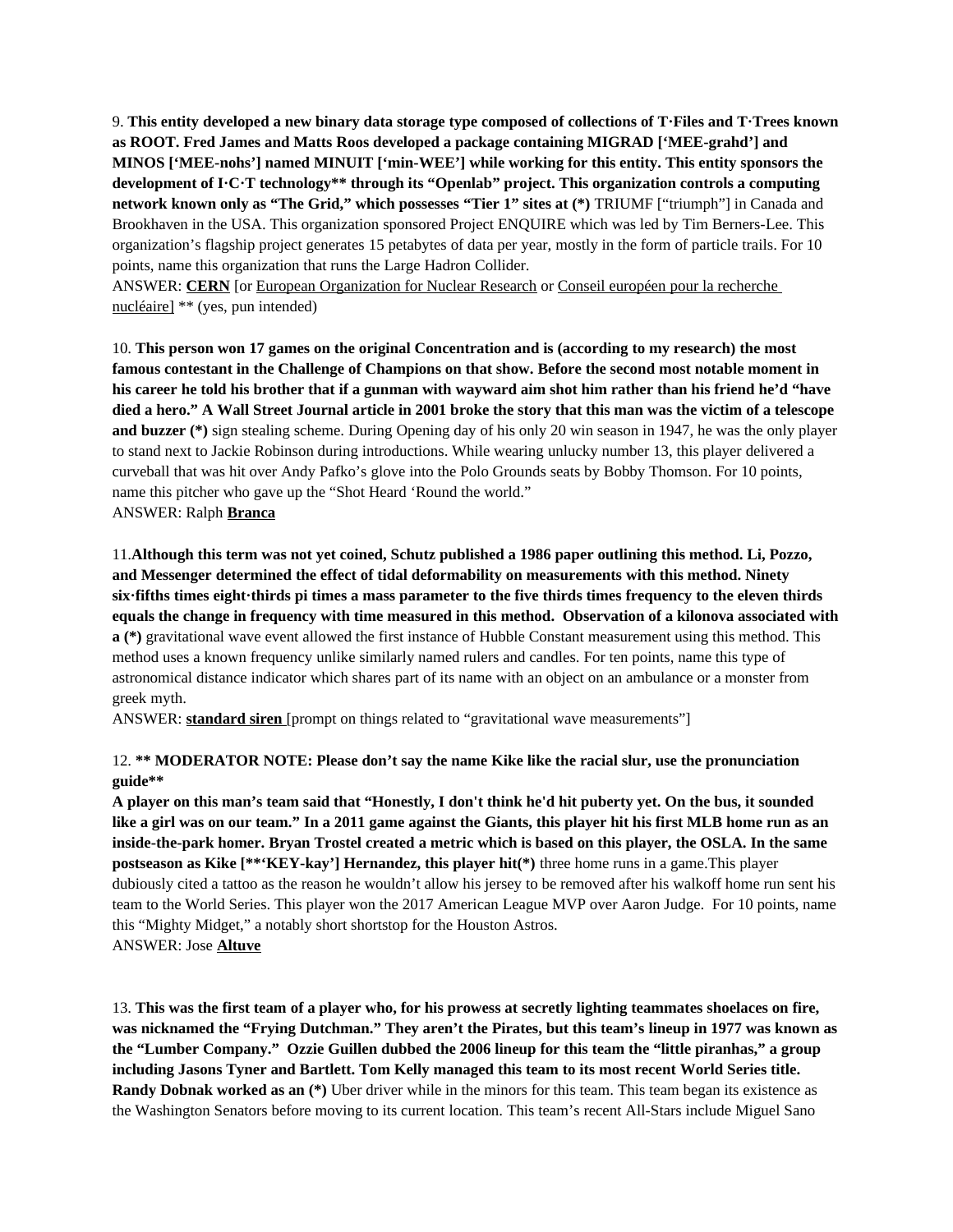and Jose Berrios. Borderline Hall-of-Famer Joe Mauer spent his entire career with this team. For 10 points, name this AL Central franchise which plays in Target Field in Minneapolis. ANSWER: **Minnesota Twins** [accept either underlined part; The "Frying Dutchman" is Bert Blyleven]

**14. This musician's obituary said that he "approached his music almost as an athletic event" and that "We cheered [him] as a gladiator, a combat soldier, a prize fighter, a circus strongman." This musician's band recorded a song whose theme began: quarter note D [pause] eighth note E D [pause] half rest. Quarter note B [pause] eighth note A G [pause] half rest. That song recorded by this musician was Gospel John. This musician updated the lyrics of "I can't get started" to say "Linda Lovelace thinks I'm obscene" and "Stan Kenton made me a star." This bandleader included Herb Geller, Wayne Shorter, and Joe Zawinul in his** (\*)"Birdland Dream Band." This musician created instruments named the "firebird" and "superbone," and he often doubled on the valve trombone. The album "Conquistador" featured this musician playing the Star Trek theme, and "Gonna Fly Now" from Rocky. For 10 points, name this Canadian Jazz trumpeter and bandleader with notoriously high range.

## ANSWER: Maynard **Ferguson**

15. **This woman is the star of a show where she appears as an animatronic fending off a dinosaur "220 million years ago, give or take a day." In that show, she faces Albert Einstein and her former roommate "Stupid Judy" in the dream sequence version of Jeopardy. This woman co-starred with Bill Nye in that EP·COT attraction, Universe of Energy. Despite signing a 5 year contract, this woman served as an American Idol judge only during season 9. This woman hosts a show which features events like Danger Word, You Bet Your Wife, Know or Go, and the bonus round, Hot Hands. That show is this woman's(\*)** Game of Games, and features Twitch, a DJ from her main show. This woman is the author of the fourth most retweeted tweet ever, a selfie featuring 12 celebrities. In a famous film appearance, this woman says "Just keep swimming" to Marlin, who's looking for his titular son. For 10 points, name this voice actress of Dory, a lesbian talk show host. ANSWER: **Ellen Degeneres** [ accept either underlined part]

**16. During an event known natively as Śmigus-Dyngus following this holiday, Polish boys throw water on girls and spank them with willow branches. Objects called pisanki ['peace-AHN-keeh'] are created for this holiday with substances made from boiled onion peels and rye sprouts. Norway has a tradition of publishing murder mysteries on this holiday. In Florence, the Scoppio del carro or "Explosion of the cart," occurs on this holiday. The blessing "Christ Yesterday and Today, the Beginning and the End" is said to dedicate a new(\*)** candle for Churches for the year after this holiday. This holiday is the earliest in the calendar year where white vestments are used. The "Triduum" ['trih-dew-UM'] is the name of the days leading up to this holiday including Good Friday. For 10 points, name this holiday celebrating Jesus's resurrection. ANSWER: **Easter** Sunday [prompt on answers involving Jesus's resurrection]

**17. This player, Koyie Hill, and New York Mets legend Mike Nickeas comprised the Kansas Stars roster at his position. This player was drafted twice by the LA Dodgers, once before he decided to commit to playing college ball at Auburn. This player "wrote" the autobiography "Teammate" about his "Journey in Baseball." During his stint with the Reds, he served as personal(\*)** catcher to Bronson Arroyo. Though it was lost in a controversial infield fly call, this player hit the only Braves home run in the 2012 NL wild card game. This player and Lindsay Arnold were runner up to Rashad Jennings and Emma Slater on Dancing with the Stars.This player hit a home run off Andrew Miller in the last at bat of his career, during game 7 of the 2016 World Series. For 10 points name this catcher and current Cubs manager.

ANSWER: David **Ross** [accept "Grandpa" **Ross**y or similar nicknames indicating age]